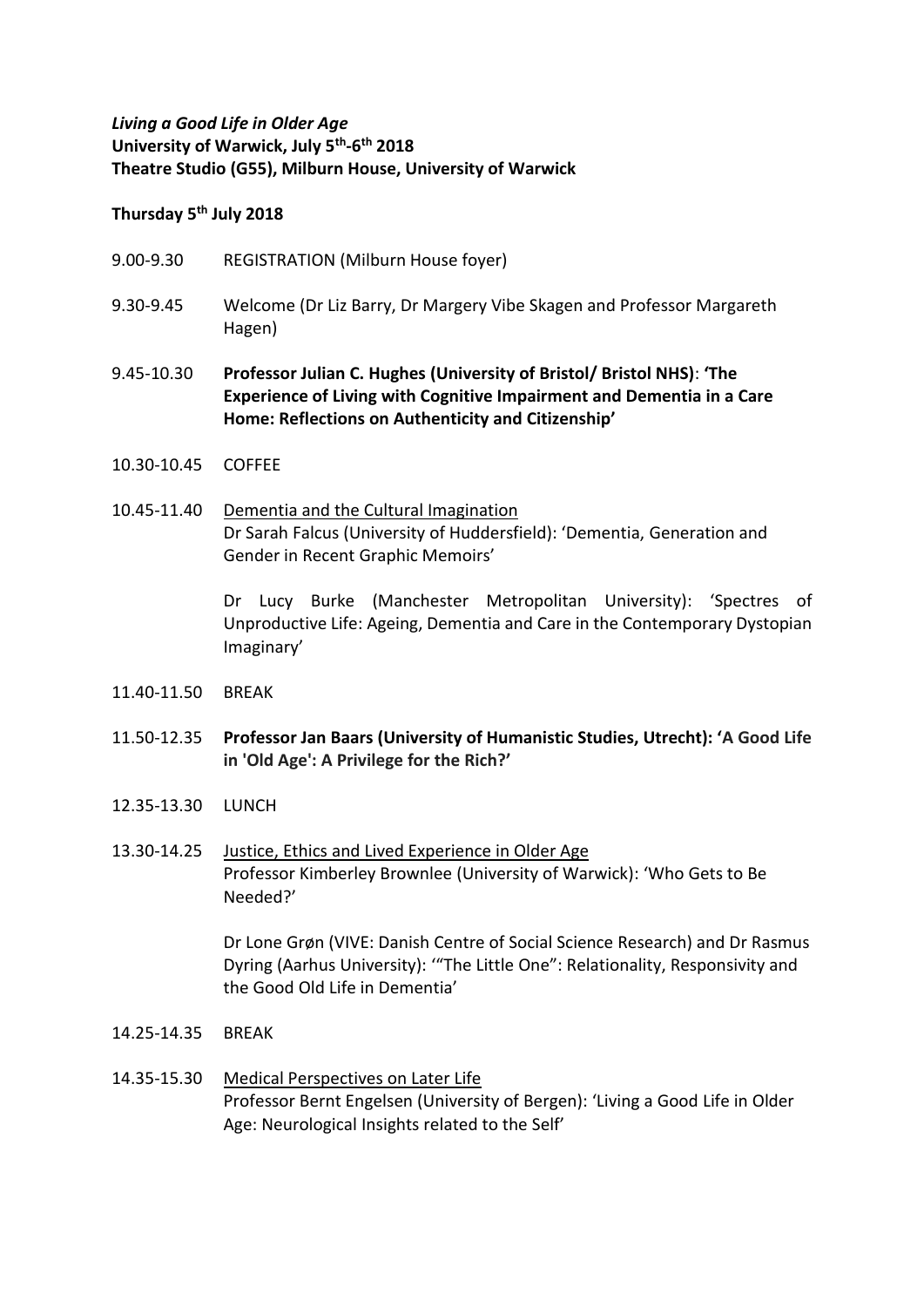Dr Erik R. Hauge (University of Bergen): 'Sadness, Depression, Suicide in Old Age: A Clinical Perspective'

- 15.30-15.45 COFFEE
- 15.45-16.40 Nineteenth-Century Literature and Older Age Professor Lillian Helle (University of Bergen): 'Senescence at the Russian Fin de Siècle: The Construction of the Good Old Life in the Late Writings of Lev Tolstoy'

Dr Peter Svare Valeur (University of Bergen): 'The Ageing Diarist: Maine de Biran and the Quest for a "Third Life"'

- 16.40-16.50 BREAK
- 16.50-17.20 Dr Marlene Goldman (University of Toronto): '*Forgotten:* Narratives of Age-Related Dementia'
- 17.20-18.15 Drinks reception, Milburn House foyer

## **Friday 6th July**

09.30-11.00 Sleep and the Good Life Professor Inger Hilde Nordhus (University of Bergen): 'Living a Good Life in Older Age: What´s Sleep Got to Do with It?'

Professor George Rousseau (University of Oxford): '*Light Sleep*: A Memoir'

- 11.00-11.15 COFFEE
- 11.15-12.00 **Dr Margaret Morganroth Gullette (Brandeis University): 'Senexa, Crone-Goddess of Age Studies: Getting Inside the Longevity Archive'**
- 12.00-12.10 BREAK
- 12.10-13.25 Perspectives in Contemporary Fiction Dr Margery Vibe Skagen (University of Bergen): 'Historicizing the Ageing Self: The Method of Annie Ernaux'

Solveig Helene Lygren (University of Bergen): 'The Representation of Ageing as a Means of Social Criticism: Human Decline as an Image of Cultural Decline in Michel Houellebecq's Novels'

Emily Timms (University of Leeds): ''We Wouldn't be a People': Postcolonial Representations of Elders and Intergenerational Wellbeing in Māori Fiction and Television'